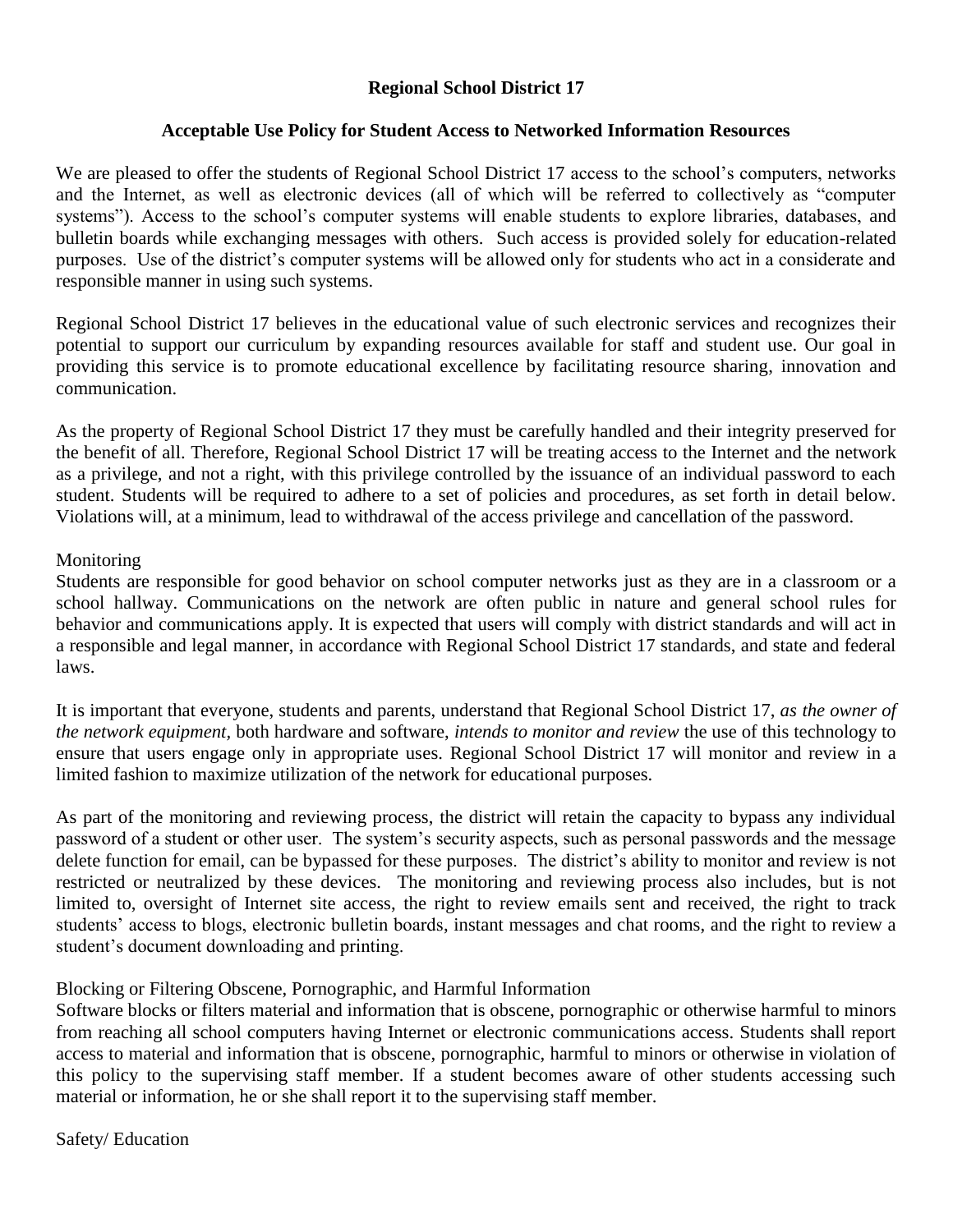The administration will take measures: to assure the safety and security of students when using email, chat rooms, and other forms of direct electronic communications; to prohibit unauthorized access, including "hacking" and other unlawful activities by minors online; to prohibit unauthorized disclosure, use, and dissemination of personally identifiable information regarding students; to educate minor students about appropriate online behavior, including interacting with other individuals on social networking websites and in chat rooms and cyber bullying awareness and response; and to restrict students' access to online materials harmful to minors, including obscene materials and child pornography.

All users must be aware that they should not have any expectations of personal privacy in the use of the network.

All users of the Regional School District 17's electronic information resources, which include the Internet and computer systems and networks, will read and abide by the following Electronic Information Resources Regulations of the Regional School District 17 Board of Education:

1. Electronic information resources will be used for educational and research purposes – and only as those purposes is consistent with the educational objectives or the Regional School District 17 Board of Education.

2. Copyright guidelines and laws need to be honored and respected.

3. Electronic information resources will be used in a responsible, ethical and legal manner at all times.

4. Student use of electronic information resources will be used only with the permission and supervision of a staff member.

5. Users will be considerate of other electronic information users and their privacy and will use polite and appropriate language at all times while accessing and using these resources.

6. Passwords will be maintained and respected.

7. No personal information about oneself or anyone else will be given out while using these resources other than a first name and school e-mail address.

8. Responsible decisions will be made while accessing and using these resources.

9. Users will not knowingly degrade or disrupt electronic information resources, services or equipment. It is understood that such activity may be considered a crime. Examples include but are not limited to tampering with computer hardware and software, vandalizing or modifying data without permission, invoking computer viruses, attempting to gain access to restricted or unauthorized networks or network services, or violating copyright laws.

10. Users will refrain from intentionally accessing, storing or printing files that use language or contain graphics that others could find offensive, degrading or inappropriate.

11. Downloading and uploading of files by students shall be done only with permission from the staff.

12. Any breaches of these responsibilities will be reported to a teacher or the school personnel supervising the use of these electronic resources.